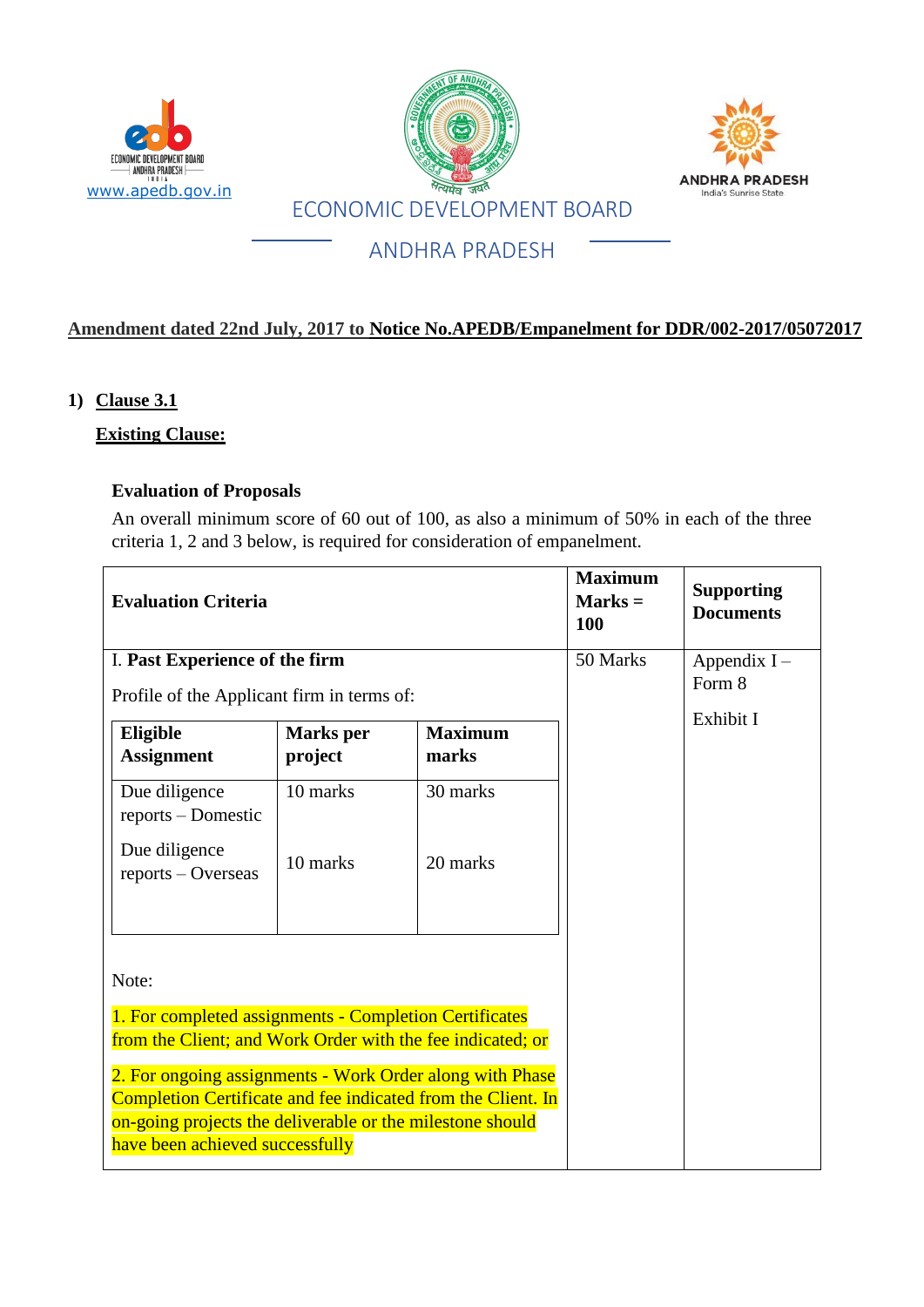





### **Amended Clause:**

| <b>Evaluation Criteria</b>                                                                                                                                                                                  |                             |                         | <b>Maximum</b><br>$Marks =$<br>100 | <b>Supporting</b><br><b>Documents</b> |
|-------------------------------------------------------------------------------------------------------------------------------------------------------------------------------------------------------------|-----------------------------|-------------------------|------------------------------------|---------------------------------------|
| I. Past Experience of the firm<br>Profile of the Applicant firm in terms of:                                                                                                                                |                             |                         | 50 Marks                           | Appendix $I -$<br>Form 8              |
| Eligible<br><b>Assignment</b>                                                                                                                                                                               | <b>Marks</b> per<br>project | <b>Maximum</b><br>marks |                                    | Exhibit I                             |
| Due diligence<br>reports – Domestic                                                                                                                                                                         | 10 marks                    | 30 marks                |                                    |                                       |
| Due diligence<br>reports - Overseas                                                                                                                                                                         | 10 marks                    | 20 marks                |                                    |                                       |
| Note:                                                                                                                                                                                                       |                             |                         |                                    |                                       |
| 1. Completion Certificates from the Client; Or Work Order<br>with the fee indicated; or                                                                                                                     |                             |                         |                                    |                                       |
| 2. For ongoing assignments: Order Or Phase Completion<br>Certificate and fee indicated from the Client. In on-going<br>projects the deliverable or the milestone should have been<br>achieved successfully. |                             |                         |                                    |                                       |

#### **2) Clause 2.9**

## **Existing Clause:**

## **Confidentiality**

The empaneled firm/Company and their personnel shall not, either during the term or after expiration of this empanelment, disclose any proprietary or confidential information relating to the services, contract or business or operations of the Authority, without the prior written consent of the Authority.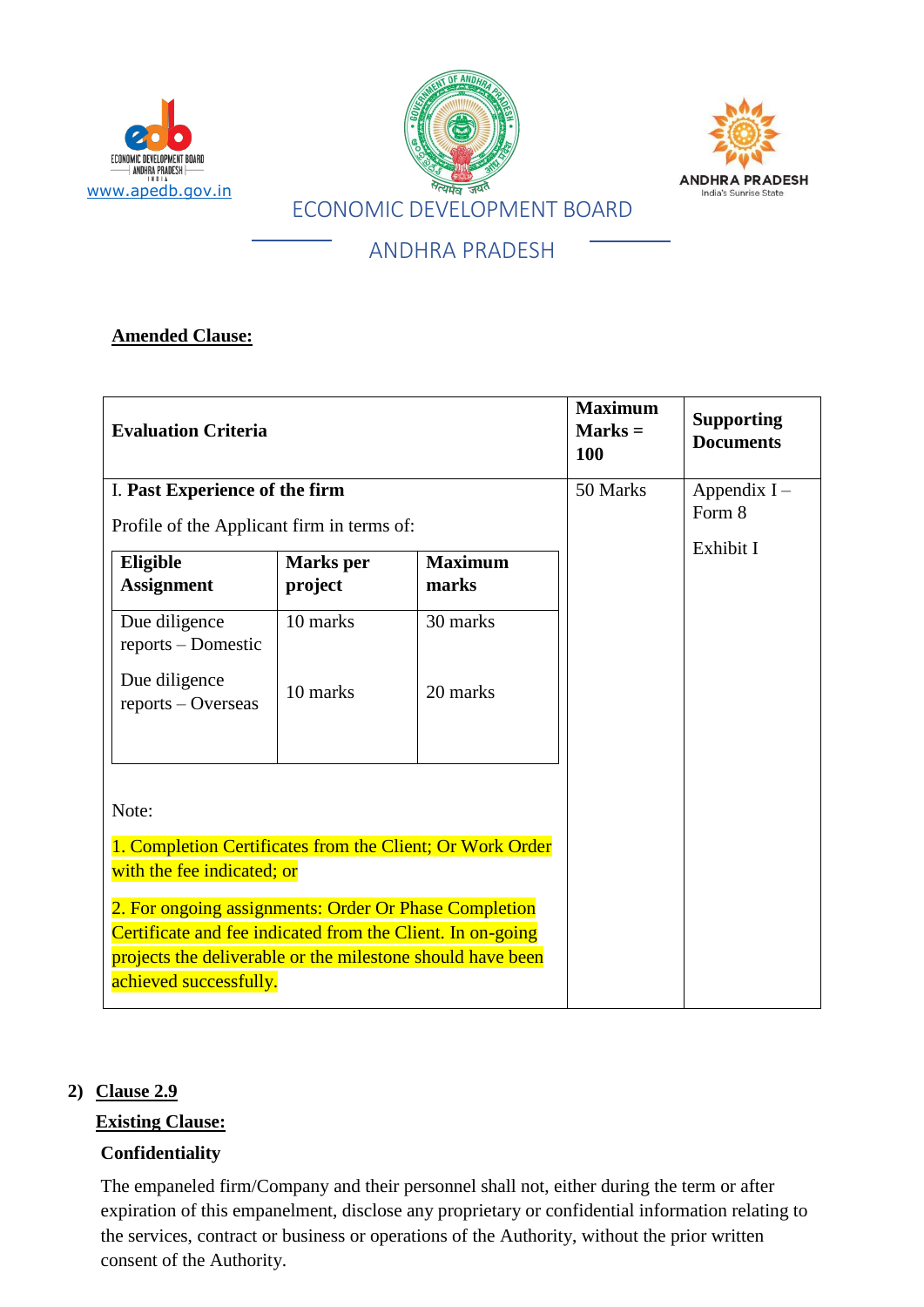





## **Amended Clause:**

### **Confidentiality**

The empaneled firm/Company and their personnel shall not, either during the term or after expiration of this empanelment, disclose any proprietary or confidential information relating to the services, contract or business or operations of the Authority, without the prior written consent of the Authority. The confidentiality obligations shall survive the termination of this Contract / completion of services for a period of one (1) year.

## **3) Appendix I , Form 1**

## **Existing Clause:**

**.** 

4)I/We certify that in the last three years, we or any of our Associates have neither failed to perform on any contract, as evidenced by imposition of a penalty by an arbitral or judicial authority or a judicial pronouncement or arbitration award against the Applicant, nor been expelled from any project or contract by any public authority nor have had any contract terminated by any public authority for breach on our part.

6)I/We certify that in regard to matters other than security and integrity of the country, we or any of our Associates have not been convicted by a Court of Law or indicted or adverse orders passed by a regulatory authority which would cast a doubt on our ability to undertake the Consultancy for the Project or which relates to a grave offence that outrages the moral sense of the community.

7)I/We further certify that in regard to matters relating to security and integrity of the country, we have not been charge-sheeted by any agency of the Government or convicted by a Court of Law for any offence committed by us or by any of our Associates.

8)I/We further certify that no investigation by a regulatory authority is pending either against us or against our Associates or against our CEO or any of our Directors/Managers/employees.<sup>\$</sup>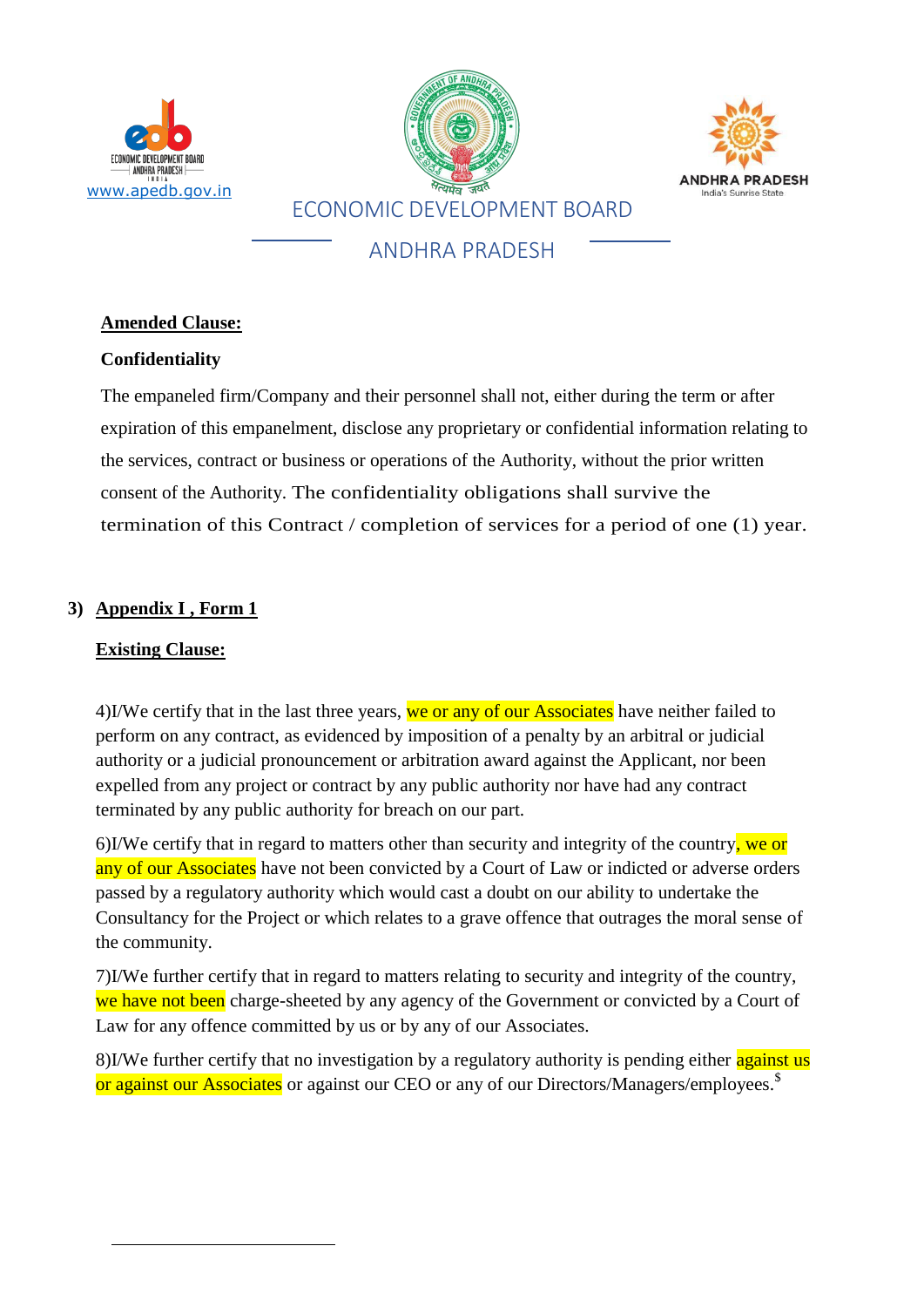





## **Amended Clause:**

4)I/We certify that in the last three years, we or any of our Associates, who would be working on the proposed assignment have neither failed to perform on any contract, as evidenced by imposition of a penalty by an arbitral or judicial authority or a judicial pronouncement or arbitration award against the Applicant, nor been expelled from any project or contract by any public authority nor have had any contract terminated by any public authority for breach on our part.

6)I/We certify that in regard to matters other than security and integrity of the country, we or any of our Associates, who would be working on the proposed assignment have not been convicted by a Court of Law or indicted or adverse orders passed by a regulatory authority which would cast a doubt on our ability to undertake the Consultancy for the Project or which relates to a grave offence that outrages the moral sense of the community.

7)I/We further certify that in regard to matters relating to security and integrity of the country, we or any of our associates who would be working on the proposed assignment have not been charge-sheeted by any agency of the Government or convicted by a Court of Law for any offence committed by us or by any of our Associates.

8)I/We further certify that no investigation by a regulatory authority is pending either against us or against our Associates, who would be working on the proposed assignment.

# **4) Clause 2.1.2**

## **Existing Clause:**

## **Key Personnel**

The Applicant shall propose mandatory key personnel for the following positions:

| Sl. | <b>Position</b>                | <b>Minimum Qualification</b>              | <b>Minimum</b>    |
|-----|--------------------------------|-------------------------------------------|-------------------|
| No. |                                |                                           | <b>Experience</b> |
|     | Team Leader                    | <b>Post Graduate degree or diploma</b>    | 10 years          |
|     |                                | in Business Administration                |                   |
|     | Background check Post Graduate | <u>degree</u><br><b>d</b> or              | 5 years           |
|     |                                | specialist located in Diploma in Business |                   |
|     | Vijayawada/Hyderabad           | <b>Administration</b><br>(with            |                   |
|     |                                | specialization in Finance)                |                   |